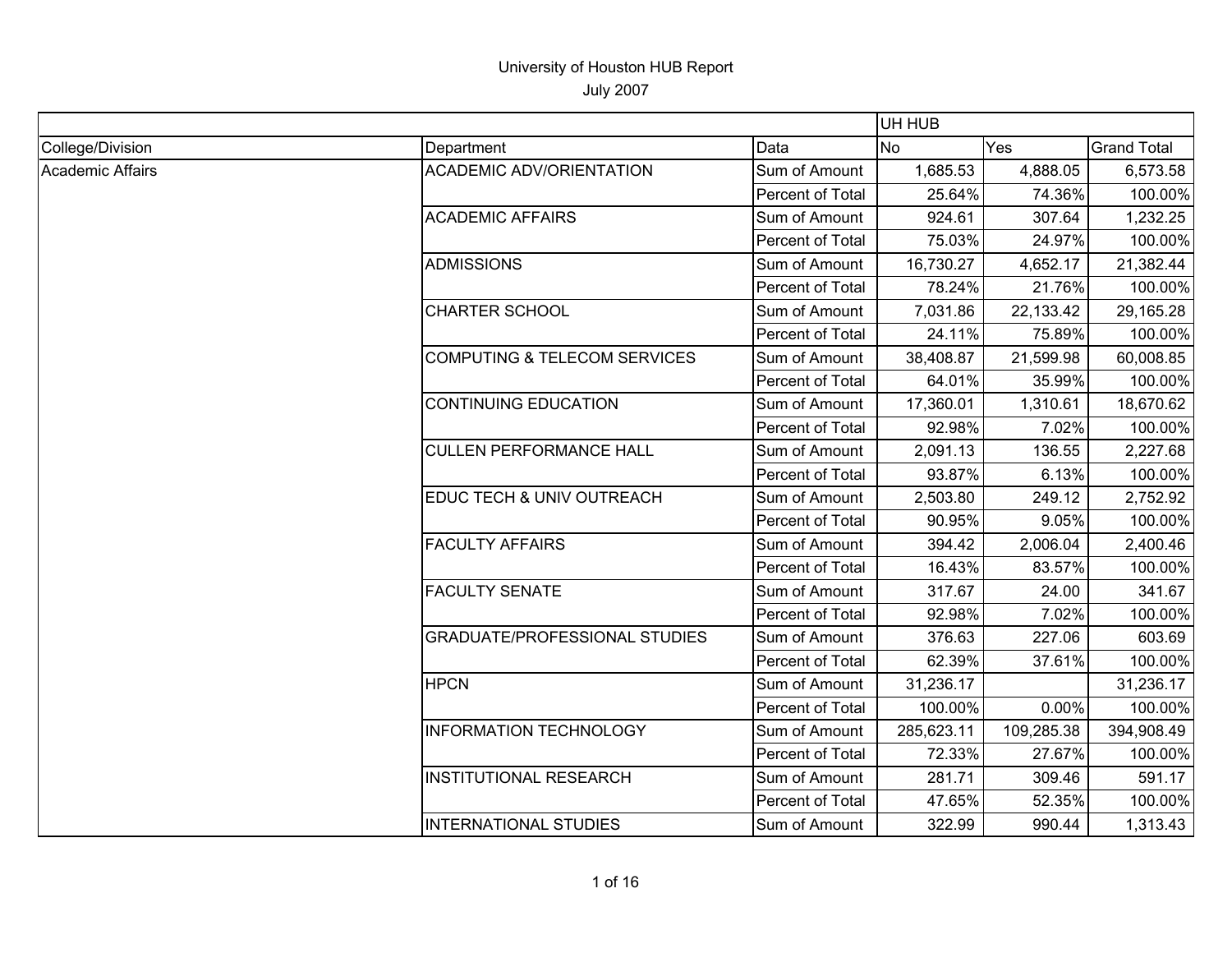|                                   |                                       |                         | UH HUB     |            |                    |
|-----------------------------------|---------------------------------------|-------------------------|------------|------------|--------------------|
| College/Division                  | Department                            | Data                    | No         | Yes        | <b>Grand Total</b> |
| <b>Academic Affairs</b>           | <b>INTERNATIONAL STUDIES</b>          | Percent of Total        | 24.59%     | 75.41%     | 100.00%            |
|                                   | <b>KUHF RADIO</b>                     | Sum of Amount           | 54,776.82  | 2,469.78   | 57,246.60          |
|                                   |                                       | Percent of Total        | 95.69%     | 4.31%      | 100.00%            |
|                                   | <b>KUHT TV</b>                        | Sum of Amount           | 48,404.00  | 3,620.75   | 52,024.75          |
|                                   |                                       | Percent of Total        | 93.04%     | 6.96%      | 100.00%            |
|                                   | <b>MANAGEMENT INFORMATION SYSTEMS</b> | Sum of Amount           | 427,535.01 | 31,291.69  | 458,826.70         |
|                                   |                                       | <b>Percent of Total</b> | 93.18%     | 6.82%      | 100.00%            |
|                                   | <b>REGISTRATION AND ACADEMIC RECO</b> | Sum of Amount           | 12,089.66  | 1,447.13   | 13,536.79          |
|                                   |                                       | Percent of Total        | 89.31%     | 10.69%     | 100.00%            |
|                                   | <b>SCHOLARS COMMUNITY</b>             | Sum of Amount           | 818.83     |            | 818.83             |
|                                   |                                       | Percent of Total        | 100.00%    | 0.00%      | 100.00%            |
|                                   | <b>SCHOLARSHIPS AND FINANCIAL AID</b> | Sum of Amount           | 1,765.32   | 795.46     | 2,560.78           |
|                                   |                                       | Percent of Total        | 68.94%     | 31.06%     | 100.00%            |
|                                   | SECURITY AND DISASTER RECOVERY        | Sum of Amount           | 259.45     | 10,514.91  | 10,774.36          |
|                                   |                                       | Percent of Total        | 2.41%      | 97.59%     | 100.00%            |
|                                   | TECHNOLOGY SUPPORT SERVICES           | Sum of Amount           | 12,789.87  | 73,987.70  | 86,777.57          |
|                                   |                                       | Percent of Total        | 14.74%     | 85.26%     | 100.00%            |
|                                   | UNDERGRADUATE STUDIES                 | Sum of Amount           | 350.51     | 191.95     | 542.46             |
|                                   |                                       | Percent of Total        | 64.61%     | 35.39%     | 100.00%            |
| Academic Affairs Sum of Amount    |                                       |                         | 964,078.25 | 292,439.29 | 1,256,517.54       |
| Academic Affairs Percent of Total |                                       |                         | 76.73%     | 23.27%     | 100.00%            |
| Administration and Finance        | <b>ADMIN - FINANCIAL SVCS</b>         | Sum of Amount           | 3,162.22   | 2,743.83   | 5,906.05           |
|                                   |                                       | Percent of Total        | 53.54%     | 46.46%     | 100.00%            |
|                                   | <b>ADMINISTRATION &amp; FINANCE</b>   | Sum of Amount           | 3,927.53   | 2,886.53   | 6,814.06           |
|                                   |                                       | Percent of Total        | 57.64%     | 42.36%     | 100.00%            |
|                                   | <b>AUXILIARY SERVICES</b>             | Sum of Amount           | 1,080.81   |            | 1,080.81           |
|                                   |                                       | Percent of Total        | 100.00%    | 0.00%      | 100.00%            |
|                                   | <b>AVCIAVP-ADMINISTRATION</b>         | Sum of Amount           | 740.08     | 8,290.43   | 9,030.51           |
|                                   |                                       | Percent of Total        | 8.20%      | 91.80%     | 100.00%            |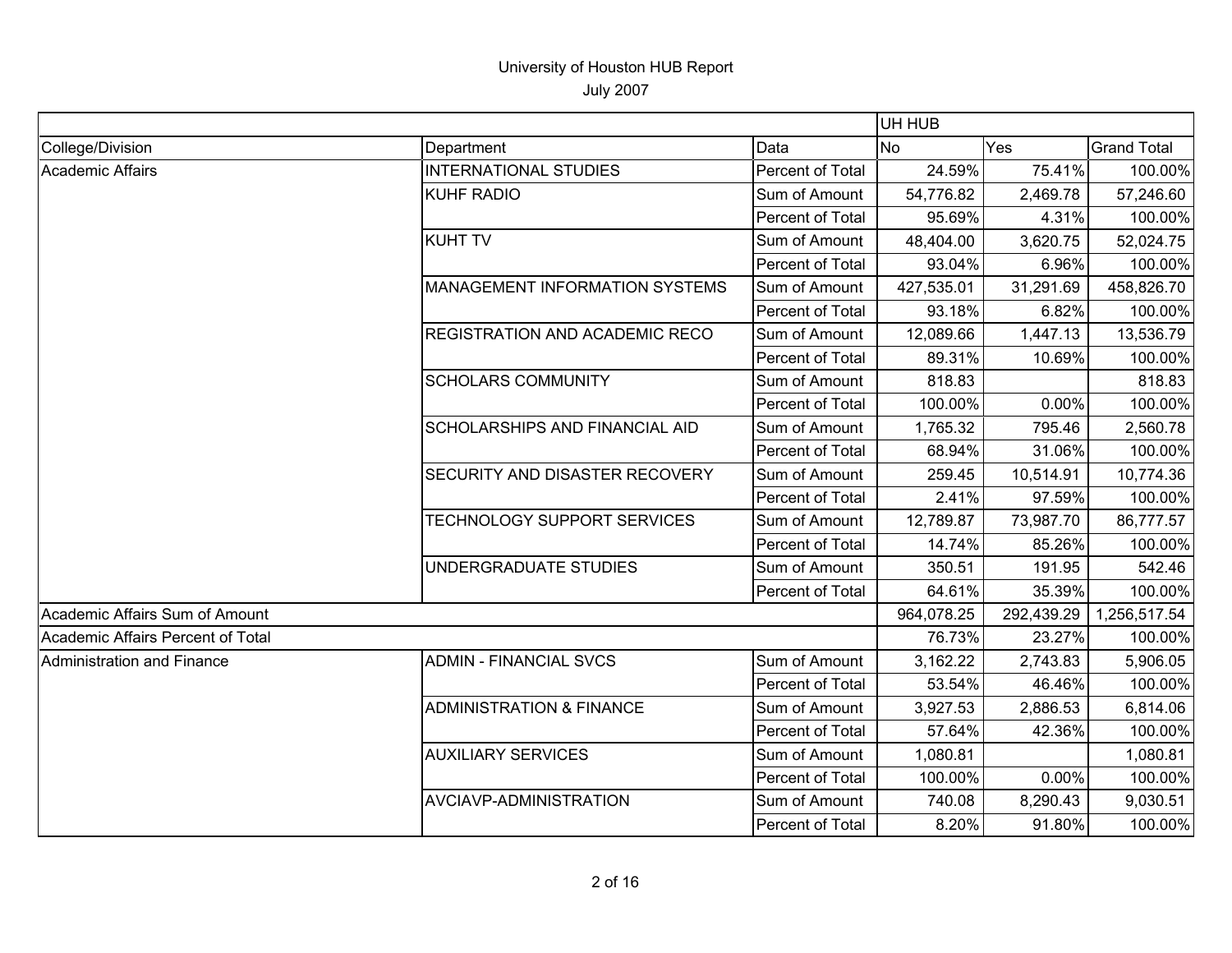|                            |                                  |                  | UH HUB       |            |                    |
|----------------------------|----------------------------------|------------------|--------------|------------|--------------------|
| College/Division           | Department                       | Data             | <b>No</b>    | Yes        | <b>Grand Total</b> |
| Administration and Finance | <b>BUSINESS SERVICES</b>         | Sum of Amount    | 7,610.70     |            | 7,610.70           |
|                            |                                  | Percent of Total | 100.00%      | 0.00%      | 100.00%            |
|                            | ENVIRONMENTAL HEALTH RISK MGMT   | Sum of Amount    | 5,928.56     | 1,704.99   | 7,633.55           |
|                            |                                  | Percent of Total | 77.66%       | 22.34%     | 100.00%            |
|                            | <b>FACILITIES &amp; PLANNING</b> | Sum of Amount    | 1,167,752.37 | 335,931.42 | 1,503,683.79       |
|                            |                                  | Percent of Total | 77.66%       | 22.34%     | 100.00%            |
|                            | <b>FINANCE</b>                   | Sum of Amount    | 1,422.50     | 1,606.69   | 3,029.19           |
|                            |                                  | Percent of Total | 46.96%       | 53.04%     | 100.00%            |
|                            | <b>FINANCIAL REPORTING</b>       | Sum of Amount    | 249.25       | 119.90     | 369.15             |
|                            |                                  | Percent of Total | 67.52%       | 32.48%     | 100.00%            |
|                            | <b>HUB PROGRAMS</b>              | Sum of Amount    | 30.00        | 372.30     | 402.30             |
|                            |                                  | Percent of Total | 7.46%        | 92.54%     | 100.00%            |
|                            | <b>HUMAN RESOURCES</b>           | Sum of Amount    | 3,701.00     | 479.10     | 4,180.10           |
|                            |                                  | Percent of Total | 88.54%       | 11.46%     | 100.00%            |
|                            | <b>INST - PLANT</b>              | Sum of Amount    | 142,930.00   |            | 142,930.00         |
|                            |                                  | Percent of Total | 100.00%      | 0.00%      | 100.00%            |
|                            | ONE CARD PROGRAM                 | Sum of Amount    | 5,363.89     | 62.00      | 5,425.89           |
|                            |                                  | Percent of Total | 98.86%       | 1.14%      | 100.00%            |
|                            | PARKING & TRANSPORTATION         | Sum of Amount    | 76,918.94    | 1,780.52   | 78,699.46          |
|                            |                                  | Percent of Total | 97.74%       | 2.26%      | 100.00%            |
|                            | PHY PLANT-ADMINISTRATION         | Sum of Amount    | 190,975.37   | 19,598.89  | 210,574.26         |
|                            |                                  | Percent of Total | 90.69%       | 9.31%      | 100.00%            |
|                            | PHY PLANT-AUTOMOTIVE             | Sum of Amount    | 14,223.00    | 5,913.10   | 20,136.10          |
|                            |                                  | Percent of Total | 70.63%       | 29.37%     | 100.00%            |
|                            | PHY PLANT-BLDG MAINT             | Sum of Amount    | 11,824.36    | 6,803.51   | 18,627.87          |
|                            |                                  | Percent of Total | 63.48%       | 36.52%     | 100.00%            |
|                            | PHY PLANT-CUSTODIAL SVCS         | Sum of Amount    | 24,063.38    |            | 24,063.38          |
|                            |                                  | Percent of Total | 100.00%      | 0.00%      | 100.00%            |
|                            | PHY PLANT-GROUNDS MAINT          | Sum of Amount    | 22,722.42    |            | 22,722.42          |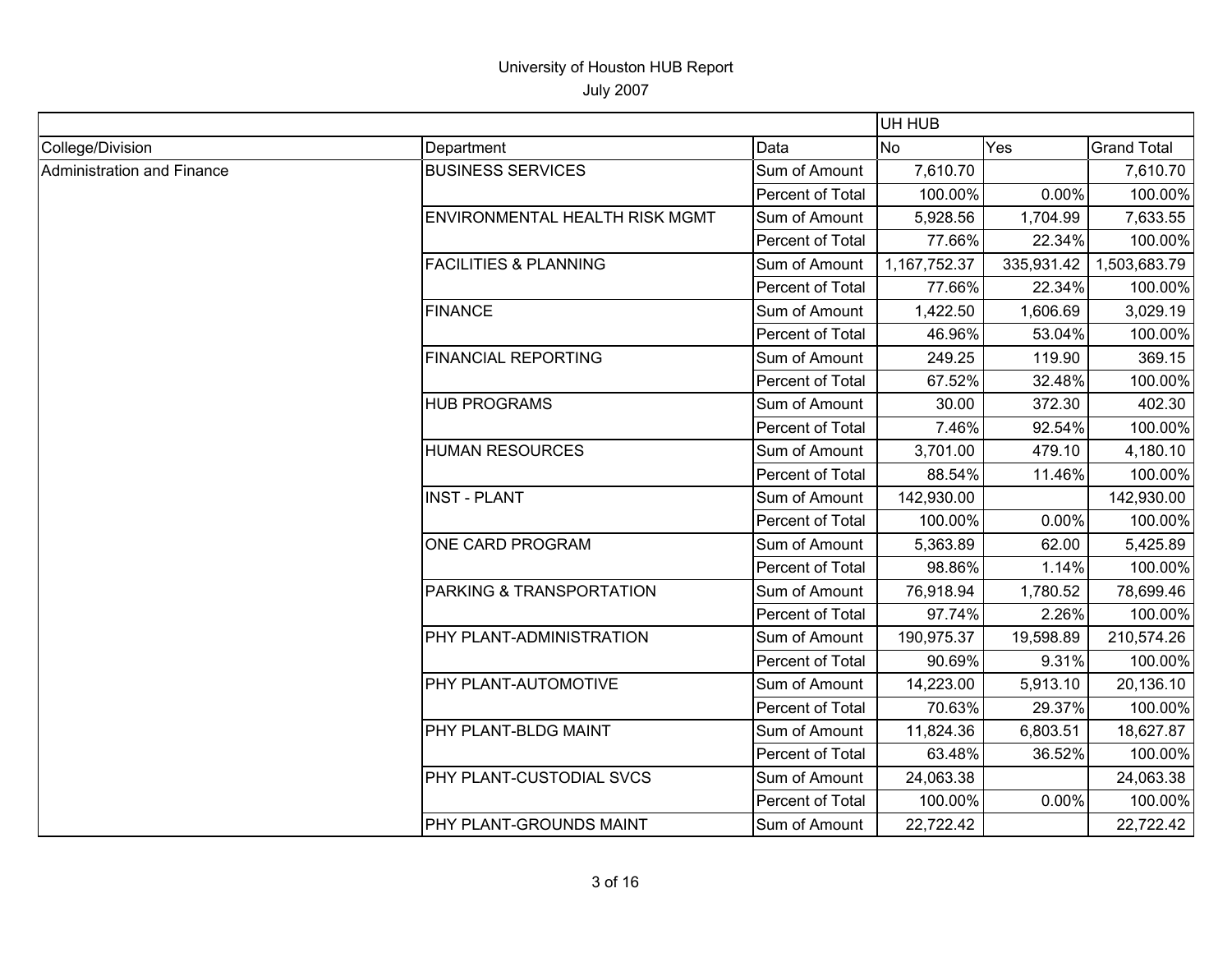|                                             |                                  |                  | UH HUB       |            |                    |
|---------------------------------------------|----------------------------------|------------------|--------------|------------|--------------------|
| College/Division                            | Department                       | Data             | <b>No</b>    | Yes        | <b>Grand Total</b> |
| Administration and Finance                  | PHY PLANT-GROUNDS MAINT          | Percent of Total | 100.00%      | 0.00%      | 100.00%            |
|                                             | PHY PLANT-SOLID WASTE            | Sum of Amount    | 4,871.79     | 272.26     | 5,144.05           |
|                                             |                                  | Percent of Total | 94.71%       | 5.29%      | 100.00%            |
|                                             | PHY PLANT-UTILITIES              | Sum of Amount    | 57,827.13    | 7,282.94   | 65,110.07          |
|                                             |                                  | Percent of Total | 88.81%       | 11.19%     | 100.00%            |
|                                             | <b>POLICE</b>                    | Sum of Amount    | 36,334.50    | 1,453.30   | 37,787.80          |
|                                             |                                  | Percent of Total | 96.15%       | 3.85%      | 100.00%            |
|                                             | <b>POSTAL SERVICES</b>           | Sum of Amount    | 35,046.87    | 100.00     | 35,146.87          |
|                                             |                                  | Percent of Total | 99.72%       | 0.28%      | 100.00%            |
|                                             | <b>PRINTING</b>                  | Sum of Amount    | 2,324.17     | 272.45     | 2,596.62           |
|                                             |                                  | Percent of Total | 89.51%       | 10.49%     | 100.00%            |
|                                             | PURCHASED UTILITIES              | Sum of Amount    | 4,215.65     |            | 4,215.65           |
|                                             |                                  | Percent of Total | 100.00%      | 0.00%      | 100.00%            |
|                                             | STUDENT FINANCIAL SERVICES       | Sum of Amount    | 33,960.90    | 4,245.18   | 38,206.08          |
|                                             |                                  | Percent of Total | 88.89%       | 11.11%     | 100.00%            |
| Administration and Finance Sum of Amount    |                                  |                  | 1,859,207.39 | 401,919.34 | 2,261,126.73       |
| Administration and Finance Percent of Total |                                  |                  | 82.22%       | 17.78%     | 100.00%            |
| Architecture                                | DEAN, ARCHITECTURE               | Sum of Amount    | 104,620.56   | 19,182.38  | 123,802.94         |
|                                             |                                  | Percent of Total | 84.51%       | 15.49%     | 100.00%            |
| Architecture Sum of Amount                  |                                  |                  | 104,620.56   | 19,182.38  | 123,802.94         |
| <b>Architecture Percent of Total</b>        |                                  |                  | 84.51%       | 15.49%     | 100.00%            |
| <b>Athletics</b>                            | <b>INTERCOLLEGIATE ATHLETICS</b> | Sum of Amount    | 187,020.41   | 76,286.42  | 263,306.83         |
|                                             |                                  | Percent of Total | 71.03%       | 28.97%     | 100.00%            |
| Athletics Sum of Amount                     |                                  |                  | 187,020.41   | 76,286.42  | 263,306.83         |
| Athletics Percent of Total                  |                                  |                  | 71.03%       | 28.97%     | 100.00%            |
| <b>Business Administration</b>              | <b>ACCOUNTANCY AND TAXATION</b>  | Sum of Amount    | 128.03       | 849.09     | 977.12             |
|                                             |                                  | Percent of Total | 13.10%       | 86.90%     | 100.00%            |
|                                             | <b>BAUER CAREER SERVICES CTR</b> | Sum of Amount    | 2,952.79     | 631.81     | 3,584.60           |
|                                             |                                  | Percent of Total | 82.37%       | 17.63%     | 100.00%            |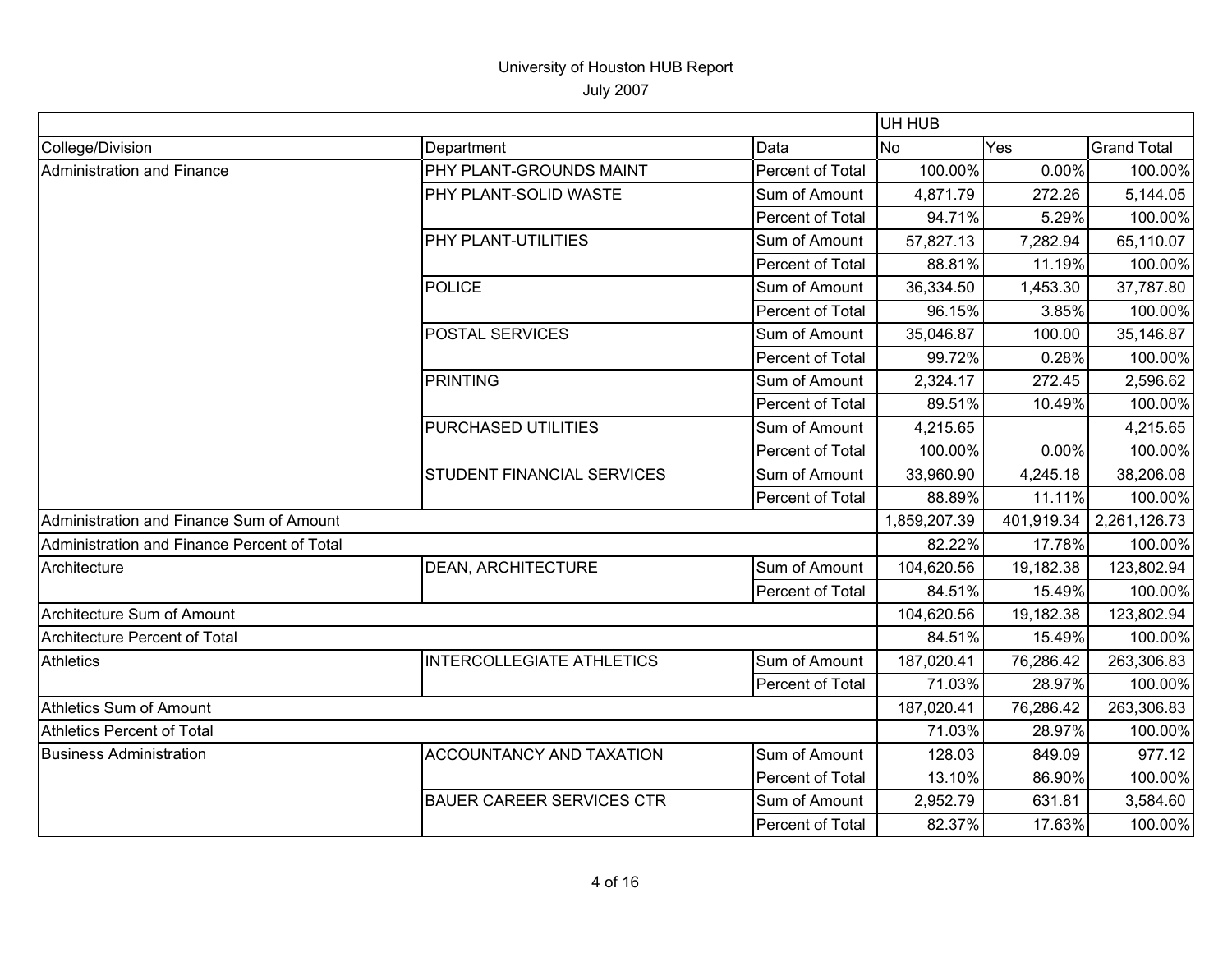|                                       |                                       |                  | UH HUB     |           |                    |
|---------------------------------------|---------------------------------------|------------------|------------|-----------|--------------------|
| College/Division                      | Department                            | Data             | No         | Yes       | <b>Grand Total</b> |
| <b>Business Administration</b>        | CTR FOR ENTREPRENEURSHIP & INN        | Sum of Amount    | 3,685.72   | 5,128.58  | 8,814.30           |
|                                       |                                       | Percent of Total | 41.82%     | 58.18%    | 100.00%            |
|                                       | <b>CTR FOR EXECUTIVE DEVELOPMENT</b>  | Sum of Amount    | 1,760.00   | 107.49    | 1,867.49           |
|                                       |                                       | Percent of Total | 94.24%     | 5.76%     | 100.00%            |
|                                       | DEAN, BUSINESS ADMINISTRATION         | Sum of Amount    | 54,829.36  | 22,068.91 | 76,898.27          |
|                                       |                                       | Percent of Total | 71.30%     | 28.70%    | 100.00%            |
|                                       | <b>DECISION AND INFORMATION SCIEN</b> | Sum of Amount    | 653.91     | 5,025.53  | 5,679.44           |
|                                       |                                       | Percent of Total | 11.51%     | 88.49%    | 100.00%            |
|                                       | <b>EXECUTIVE DEGREE PROGRAMS</b>      | Sum of Amount    | 1,794.57   | 612.70    | 2,407.27           |
|                                       |                                       | Percent of Total | 74.55%     | 25.45%    | 100.00%            |
|                                       | <b>FINANCE</b>                        | Sum of Amount    | 1,034.75   |           | 1,034.75           |
|                                       |                                       | Percent of Total | 100.00%    | 0.00%     | 100.00%            |
|                                       | <b>GLOBAL ENERGY MGMT INST</b>        | Sum of Amount    | 1,609.92   |           | 1,609.92           |
|                                       |                                       | Percent of Total | 100.00%    | 0.00%     | 100.00%            |
|                                       | <b>MANAGEMENT</b>                     | Sum of Amount    | 3,064.69   | 284.00    | 3,348.69           |
|                                       |                                       | Percent of Total | 91.52%     | 8.48%     | 100.00%            |
|                                       | <b>MARKETING</b>                      | Sum of Amount    | 893.92     | 1,080.79  | 1,974.71           |
|                                       |                                       | Percent of Total | 45.27%     | 54.73%    | 100.00%            |
|                                       | <b>MBA STUDENT SERVICES CENTER</b>    | Sum of Amount    | 862.26     | 844.14    | 1,706.40           |
|                                       |                                       | Percent of Total | 50.53%     | 49.47%    | 100.00%            |
|                                       | <b>RESEARCH AND INSTR COMPUTING S</b> | Sum of Amount    | 2,647.31   | 101.69    | 2,749.00           |
|                                       |                                       | Percent of Total | 96.30%     | 3.70%     | 100.00%            |
|                                       | <b>SALES EXCELLENCE INSTITUTE</b>     | Sum of Amount    | 10,260.78  | 2,446.79  | 12,707.57          |
|                                       |                                       | Percent of Total | 80.75%     | 19.25%    | 100.00%            |
|                                       | SMALL BUSINESS DEV CENTER             | Sum of Amount    | 20,777.14  | 27,370.57 | 48,147.71          |
|                                       |                                       | Percent of Total | 43.15%     | 56.85%    | 100.00%            |
|                                       | UNDERGRAD BUSINESS PROG               | Sum of Amount    | 944.09     | 260.43    | 1,204.52           |
|                                       |                                       | Percent of Total | 78.38%     | 21.62%    | 100.00%            |
| Business Administration Sum of Amount |                                       |                  | 107,899.24 | 66,812.52 | 174,711.76         |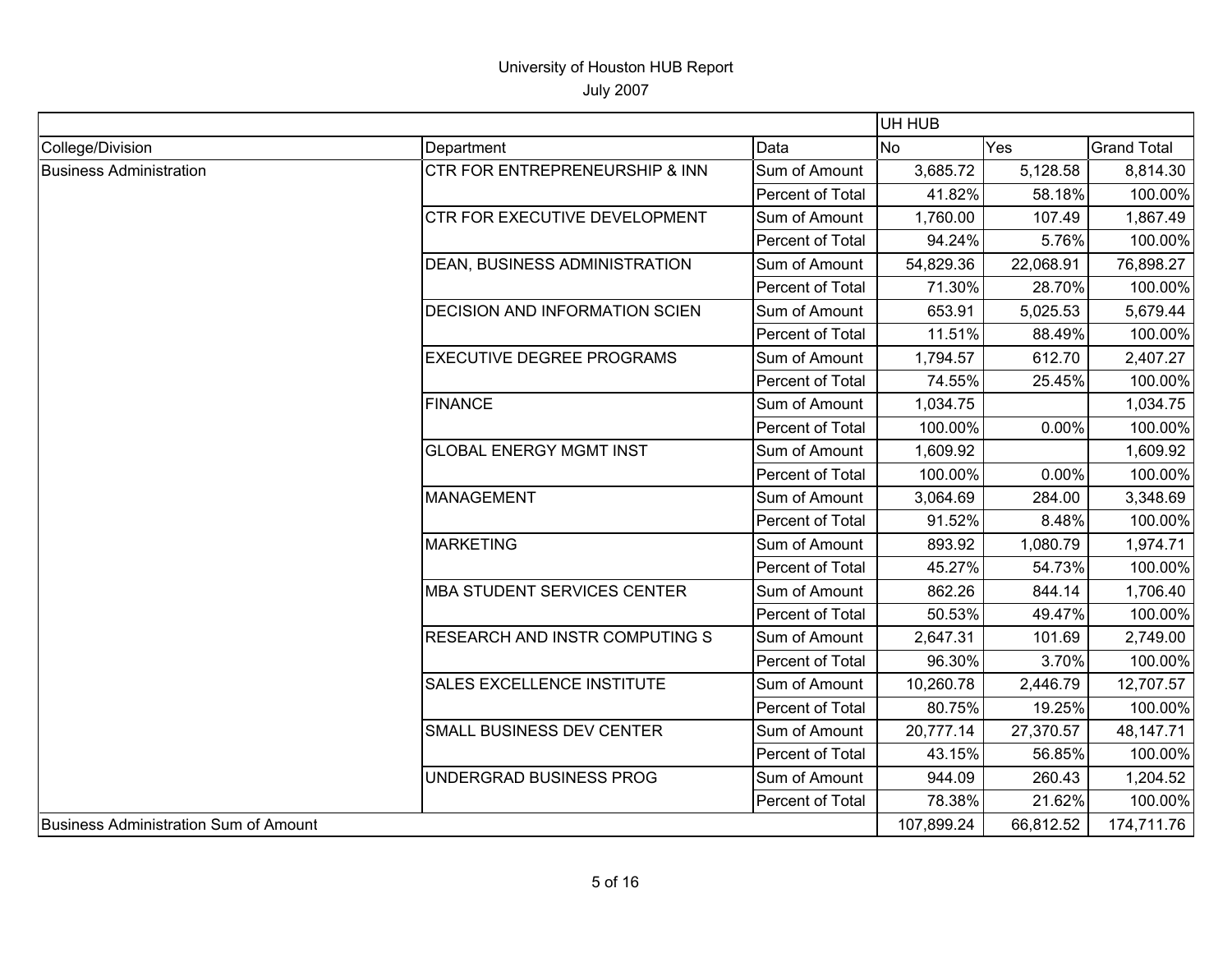|                                          |                                           |                  | UH HUB    |           |                    |
|------------------------------------------|-------------------------------------------|------------------|-----------|-----------|--------------------|
| College/Division                         | Department                                | Data             | No        | Yes       | <b>Grand Total</b> |
| Business Administration Percent of Total |                                           |                  | 61.76%    | 38.24%    | 100.00%            |
| Chancellor/President                     | <b>AFFIRMATIVE ACTION</b>                 | Sum of Amount    | 143.14    | 1,794.96  | 1,938.10           |
|                                          |                                           | Percent of Total | 7.39%     | 92.61%    | 100.00%            |
|                                          | OFFICE OF SPECIAL EVENTS                  | Sum of Amount    | 5,058.13  | 5,376.39  | 10,434.52          |
|                                          |                                           | Percent of Total | 48.47%    | 51.53%    | 100.00%            |
|                                          | <b>PRESIDENT</b>                          | Sum of Amount    | 1,267.32  | 1,412.27  | 2,679.59           |
|                                          |                                           | Percent of Total | 47.30%    | 52.70%    | 100.00%            |
|                                          | <b>STAFF COUNCIL</b>                      | Sum of Amount    | 11.11     |           | 11.11              |
|                                          |                                           | Percent of Total | 100.00%   | 0.00%     | 100.00%            |
| Chancellor/President Sum of Amount       |                                           | 6,479.70         | 8,583.62  | 15,063.32 |                    |
| Chancellor/President Percent of Total    |                                           |                  | 43.02%    | 56.98%    | 100.00%            |
| Education                                | CENTER FOR INFO TECH IN EDUCATION         | Sum of Amount    | 5,375.60  | 10,159.95 | 15,535.55          |
|                                          |                                           | Percent of Total | 34.60%    | 65.40%    | 100.00%            |
|                                          | <b>CONSISTENCY MGMT &amp; COOP DISCIP</b> | Sum of Amount    | 25,009.78 | 5,805.99  | 30,815.77          |
|                                          |                                           | Percent of Total | 81.16%    | 18.84%    | 100.00%            |
|                                          | <b>CURRICULUM AND INSTRUCTION</b>         | Sum of Amount    | 10,029.65 | 2,216.73  | 12,246.38          |
|                                          |                                           | Percent of Total | 81.90%    | 18.10%    | 100.00%            |
|                                          | <b>DEAN, EDUCATION</b>                    | Sum of Amount    | 45,492.65 | 4,403.35  | 49,896.00          |
|                                          |                                           | Percent of Total | 91.17%    | 8.83%     | 100.00%            |
|                                          | EDU. LEADERSHIP & CULTURAL STU            | Sum of Amount    | 901.08    | 5,006.75  | 5,907.83           |
|                                          |                                           | Percent of Total | 15.25%    | 84.75%    | 100.00%            |
|                                          | EDUCATIONAL PSYCHOLOGY                    | Sum of Amount    | 904.00    |           | 904.00             |
|                                          |                                           | Percent of Total | 100.00%   | 0.00%     | 100.00%            |
|                                          | HEALTH AND HUMAN PERFORMANCE              | Sum of Amount    | 22,411.52 | 288.99    | 22,700.51          |
|                                          |                                           | Percent of Total | 98.73%    | 1.27%     | 100.00%            |
|                                          | HUMAN DEVELOPMENT LAB                     | Sum of Amount    | 1,576.89  |           | 1,576.89           |
|                                          |                                           | Percent of Total | 100.00%   | 0.00%     | 100.00%            |
|                                          | <b>INSTITUTE FOR URBAN EDUCATION</b>      | Sum of Amount    | 3,599.30  | 437.10    | 4,036.40           |
|                                          |                                           | Percent of Total | 89.17%    | 10.83%    | 100.00%            |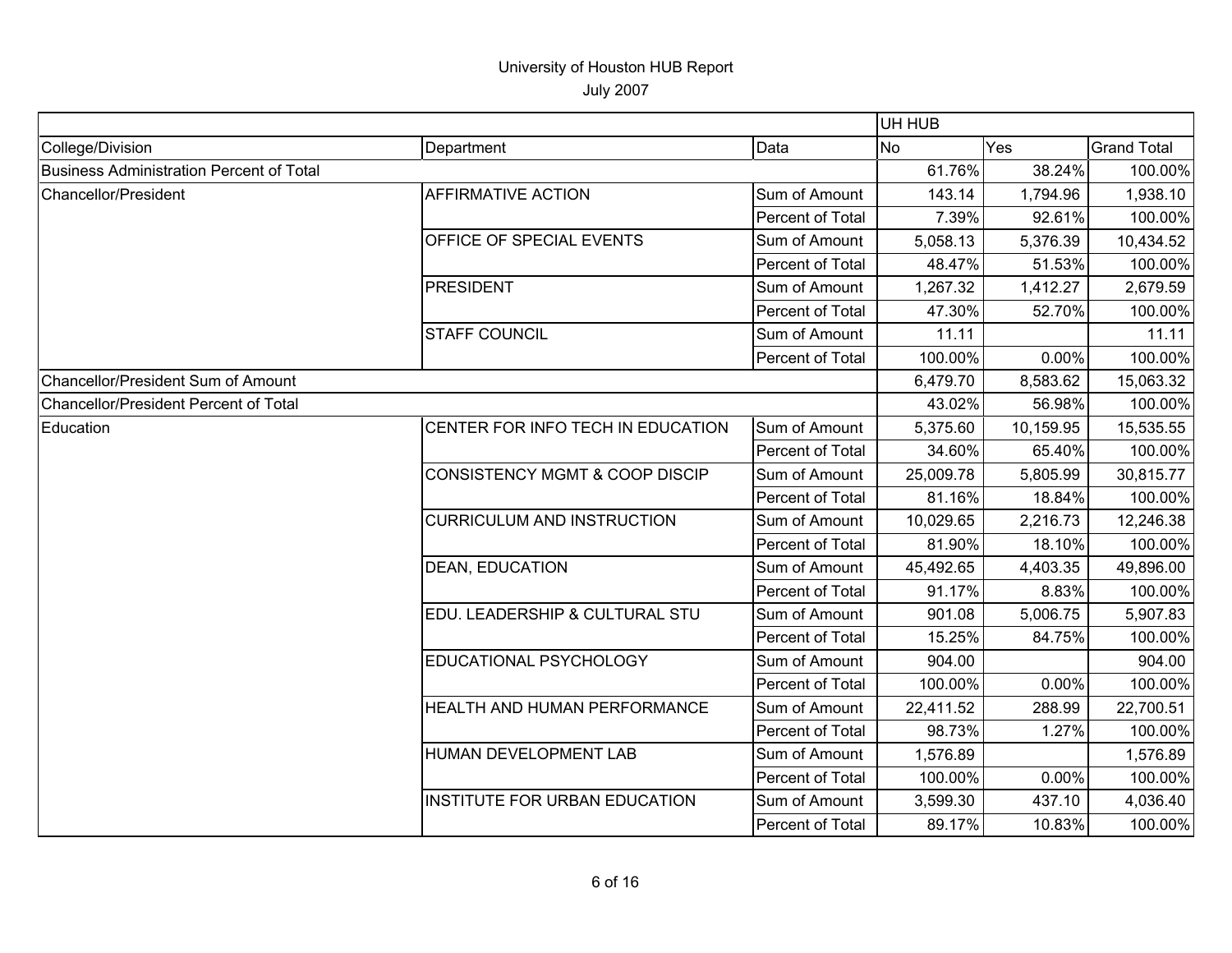|                                        |                                    |                  | UH HUB     |           |                    |
|----------------------------------------|------------------------------------|------------------|------------|-----------|--------------------|
| College/Division                       | Department                         | Data             | <b>No</b>  | Yes       | <b>Grand Total</b> |
| Education                              | TEACHER EDUCATION AND CERTIFIC     | Sum of Amount    | 776.09     | 305.32    | 1,081.41           |
|                                        |                                    | Percent of Total | 71.77%     | 28.23%    | 100.00%            |
| <b>Education Sum of Amount</b>         |                                    |                  | 116,076.56 | 28,624.18 | 144,700.74         |
| <b>Education Percent of Total</b>      |                                    |                  | 80.22%     | 19.78%    | 100.00%            |
| Engineering                            | CENTER FOR NANOMAGNETIC SYSTEM     | Sum of Amount    | 130.72     |           | 130.72             |
|                                        |                                    | Percent of Total | 100.00%    | 0.00%     | 100.00%            |
|                                        | <b>CHEMICAL ENGINEERING</b>        | Sum of Amount    | 26,408.52  | 3,536.34  | 29,944.86          |
|                                        |                                    | Percent of Total | 88.19%     | 11.81%    | 100.00%            |
|                                        | <b>CIVIL ENGINEERING</b>           | Sum of Amount    | 49,056.22  | 3,206.40  | 52,262.62          |
|                                        |                                    | Percent of Total | 93.86%     | 6.14%     | 100.00%            |
|                                        | COMPOSITE ENGR APPLICATIONS CT     | Sum of Amount    | 916.27     |           | 916.27             |
|                                        |                                    | Percent of Total | 100.00%    | 0.00%     | 100.00%            |
|                                        | <b>COOPERATIVE ENGINEERING</b>     | Sum of Amount    |            | 22.24     | 22.24              |
|                                        |                                    | Percent of Total | 0.00%      | 100.00%   | 100.00%            |
|                                        | <b>CTR FOR INNOVATIVE GROUTING</b> | Sum of Amount    | 785.47     | 1,772.46  | 2,557.93           |
|                                        |                                    | Percent of Total | 30.71%     | 69.29%    | 100.00%            |
|                                        | <b>DEAN, ENGINEERING</b>           | Sum of Amount    | 24,274.90  | 1,578.91  | 25,853.81          |
|                                        |                                    | Percent of Total | 93.89%     | 6.11%     | 100.00%            |
|                                        | ELECTRICAL ENGINEERING             | Sum of Amount    | 33,514.02  | 3,090.18  | 36,604.20          |
|                                        |                                    | Percent of Total | 91.56%     | 8.44%     | 100.00%            |
|                                        | <b>ENGINEERING SERVICES</b>        | Sum of Amount    | 2,319.98   |           | 2,319.98           |
|                                        |                                    | Percent of Total | 100.00%    | 0.00%     | 100.00%            |
|                                        | <b>INDUSTRIAL ENGINEERING</b>      | Sum of Amount    | 2,298.74   | 434.05    | 2,732.79           |
|                                        |                                    | Percent of Total | 84.12%     | 15.88%    | 100.00%            |
|                                        | <b>MECHANICAL ENGINEERING</b>      | Sum of Amount    | 8,298.76   |           | 8,298.76           |
|                                        |                                    | Percent of Total | 100.00%    | 0.00%     | 100.00%            |
| Engineering Sum of Amount              |                                    |                  | 148,003.60 | 13,640.58 | 161,644.18         |
| Engineering Percent of Total           |                                    |                  | 91.56%     | 8.44%     | 100.00%            |
| <b>Graduate College of Social Work</b> | <b>AMERICAN HUMANICS</b>           | Sum of Amount    |            | 38.00     | 38.00              |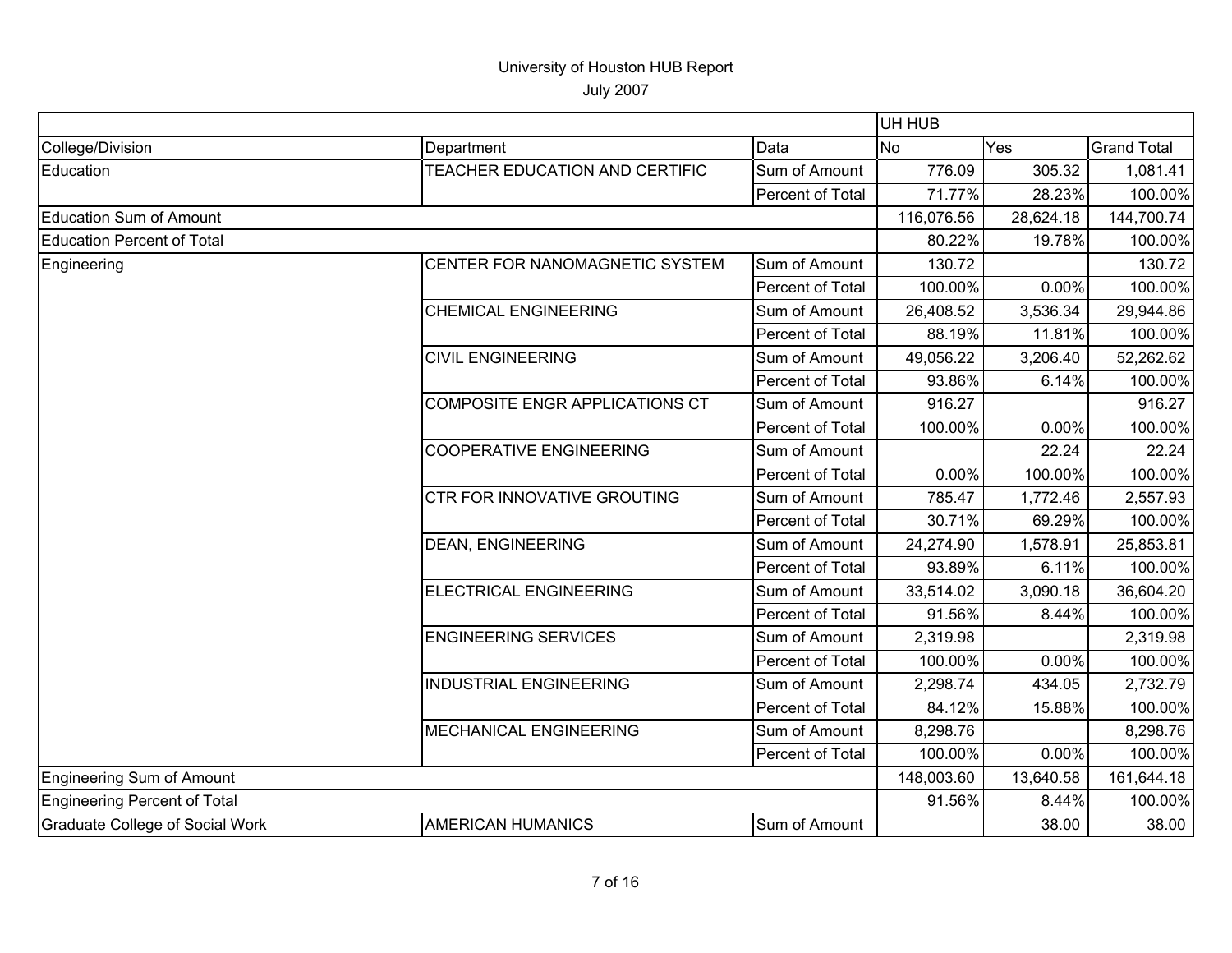|  | <b>July 2007</b> |
|--|------------------|
|--|------------------|

|                                                  |                                   |                  | UH HUB     |          |                    |
|--------------------------------------------------|-----------------------------------|------------------|------------|----------|--------------------|
| College/Division                                 | Department                        | Data             | <b>No</b>  | Yes      | <b>Grand Total</b> |
| <b>Graduate College of Social Work</b>           | <b>AMERICAN HUMANICS</b>          | Percent of Total | 0.00%      | 100.00%  | 100.00%            |
|                                                  | <b>DEAN, SOCIAL WORK</b>          | Sum of Amount    | 2,612.39   | 31.27    | 2,643.66           |
|                                                  |                                   | Percent of Total | 98.82%     | 1.18%    | 100.00%            |
|                                                  | <b>FIELD OFFICE</b>               | Sum of Amount    |            | 638.64   | 638.64             |
|                                                  |                                   | Percent of Total | 0.00%      | 100.00%  | 100.00%            |
|                                                  | <b>OCP</b>                        | Sum of Amount    | 6,752.27   | 5,226.21 | 11,978.48          |
|                                                  |                                   | Percent of Total | 56.37%     | 43.63%   | 100.00%            |
|                                                  | <b>ODSPR</b>                      | Sum of Amount    | 4,411.04   | 202.95   | 4,613.99           |
|                                                  |                                   | Percent of Total | 95.60%     | 4.40%    | 100.00%            |
| Graduate College of Social Work Sum of Amount    |                                   |                  | 13,775.70  | 6,137.07 | 19,912.77          |
| Graduate College of Social Work Percent of Total |                                   |                  | 69.18%     | 30.82%   | 100.00%            |
| Honors College                                   | <b>DEAN, HONORS COLLEGE</b>       | Sum of Amount    | 4,178.56   | 992.83   | 5,171.39           |
|                                                  |                                   | Percent of Total | 80.80%     | 19.20%   | 100.00%            |
|                                                  | <b>HOUSTON TEACHERS INSTITUTE</b> | Sum of Amount    | 2,030.00   |          | 2,030.00           |
|                                                  |                                   | Percent of Total | 100.00%    | 0.00%    | 100.00%            |
| Honors College Sum of Amount                     |                                   |                  | 6,208.56   | 992.83   | 7,201.39           |
| Honors College Percent of Total                  |                                   |                  | 86.21%     | 13.79%   | 100.00%            |
| Hotel and Restaurant Management                  | DEAN, HOTEL & RESTAURANT MANAG    | Sum of Amount    | 10,890.99  | 600.00   | 11,490.99          |
|                                                  |                                   | Percent of Total | 94.78%     | 5.22%    | 100.00%            |
|                                                  | HOTEL AND RESTAURANT MANAGEMEN    | Sum of Amount    | 103,730.04 | 3,586.55 | 107,316.59         |
|                                                  |                                   | Percent of Total | 96.66%     | 3.34%    | 100.00%            |
| Hotel and Restaurant Management Sum of Amount    |                                   |                  | 114,621.03 | 4,186.55 | 118,807.58         |
| Hotel and Restaurant Management Percent of Total |                                   |                  | 96.48%     | 3.52%    | 100.00%            |
| Law Center                                       | DEAN, LAW                         | Sum of Amount    | 41,581.22  | 9,769.63 | 51,350.85          |
|                                                  |                                   | Percent of Total | 80.97%     | 19.03%   | 100.00%            |
|                                                  | LAW INFORMATION TECHNOLOGY        | Sum of Amount    | 3,870.02   | 5,724.25 | 9,594.27           |
|                                                  |                                   | Percent of Total | 40.34%     | 59.66%   | 100.00%            |
|                                                  | <b>LAW LIBRARY</b>                | Sum of Amount    | 10,930.70  | 883.91   | 11,814.61          |
|                                                  |                                   | Percent of Total | 92.52%     | 7.48%    | 100.00%            |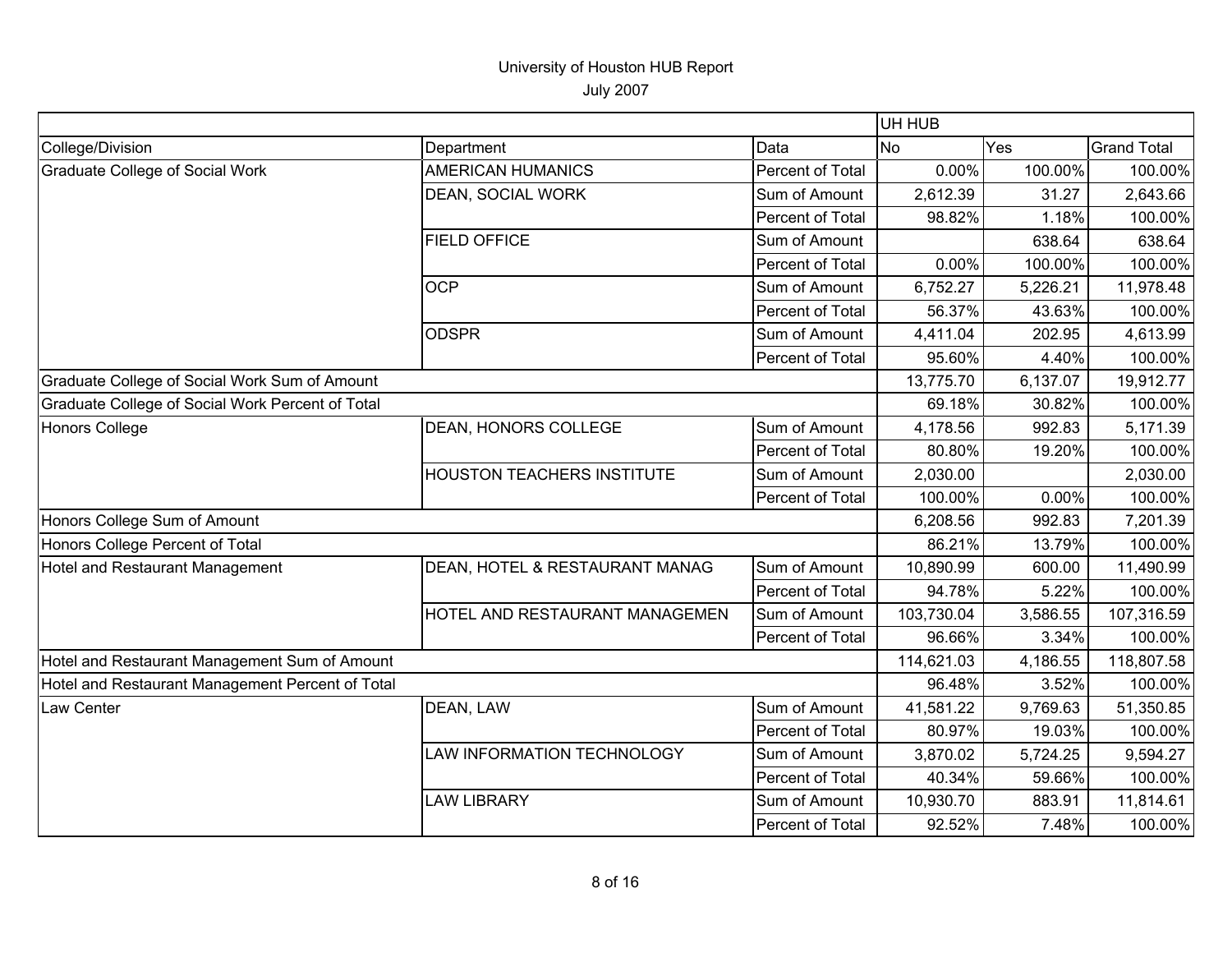|                                  |                                 |                  | UH HUB    |           |                    |
|----------------------------------|---------------------------------|------------------|-----------|-----------|--------------------|
| College/Division                 | Department                      | Data             | <b>No</b> | Yes       | <b>Grand Total</b> |
| Law Center Sum of Amount         |                                 |                  | 56,381.94 | 16,377.79 | 72,759.73          |
| Law Center Percent of Total      |                                 |                  | 77.49%    | 22.51%    | 100.00%            |
| Liberal Arts and Social Sciences | <b>AEROSPACE STUDIES</b>        | Sum of Amount    |           | 192.65    | 192.65             |
|                                  |                                 | Percent of Total | 0.00%     | 100.00%   | 100.00%            |
|                                  | AFRICAN-AMERICAN STUDIES        | Sum of Amount    | 1,939.64  | 11,012.67 | 12,952.31          |
|                                  |                                 | Percent of Total | 14.98%    | 85.02%    | 100.00%            |
|                                  | <b>ANTHROPOLOGY</b>             | Sum of Amount    | 1.42      | 699.00    | 700.42             |
|                                  |                                 | Percent of Total | 0.20%     | 99.80%    | 100.00%            |
|                                  | <b>ART</b>                      | Sum of Amount    | 12,503.74 | 35,699.70 | 48,203.44          |
|                                  |                                 | Percent of Total | 25.94%    | 74.06%    | 100.00%            |
|                                  | <b>ARTE PUBLICO</b>             | Sum of Amount    | 29,104.56 | 748.95    | 29,853.51          |
|                                  |                                 | Percent of Total | 97.49%    | 2.51%     | 100.00%            |
|                                  | <b>BAND</b>                     | Sum of Amount    | 15,915.09 |           | 15,915.09          |
|                                  |                                 | Percent of Total | 100.00%   | 0.00%     | 100.00%            |
|                                  | <b>BLAFFER GALLERY</b>          | Sum of Amount    | 15,857.67 | 955.34    | 16,813.01          |
|                                  |                                 | Percent of Total | 94.32%    | 5.68%     | 100.00%            |
|                                  | CENTER FOR PUBLIC POLICY        | Sum of Amount    | 988.64    | 119.83    | 1,108.47           |
|                                  |                                 | Percent of Total | 89.19%    | 10.81%    | 100.00%            |
|                                  | <b>COMMUNICATION</b>            | Sum of Amount    | 18,980.53 | 1,905.09  | 20,885.62          |
|                                  |                                 | Percent of Total | 90.88%    | 9.12%     | 100.00%            |
|                                  | <b>COMMUNICATIONS DISORDERS</b> | Sum of Amount    | 1,654.69  | 242.61    | 1,897.30           |
|                                  |                                 | Percent of Total | 87.21%    | 12.79%    | 100.00%            |
|                                  | DEAN, LIBERAL ARTS & SOC SCI    | Sum of Amount    | 16,442.39 | 2,734.67  | 19,177.06          |
|                                  |                                 | Percent of Total | 85.74%    | 14.26%    | 100.00%            |
|                                  | <b>ECONOMICS</b>                | Sum of Amount    | 4,671.49  | 1,494.72  | 6,166.21           |
|                                  |                                 | Percent of Total | 75.76%    | 24.24%    | 100.00%            |
|                                  | <b>ENGLISH</b>                  | Sum of Amount    | 44,250.90 | 40,423.70 | 84,674.60          |
|                                  |                                 | Percent of Total | 52.26%    | 47.74%    | 100.00%            |
|                                  | <b>HISTORY</b>                  | Sum of Amount    | 8,850.28  | 361.58    | 9,211.86           |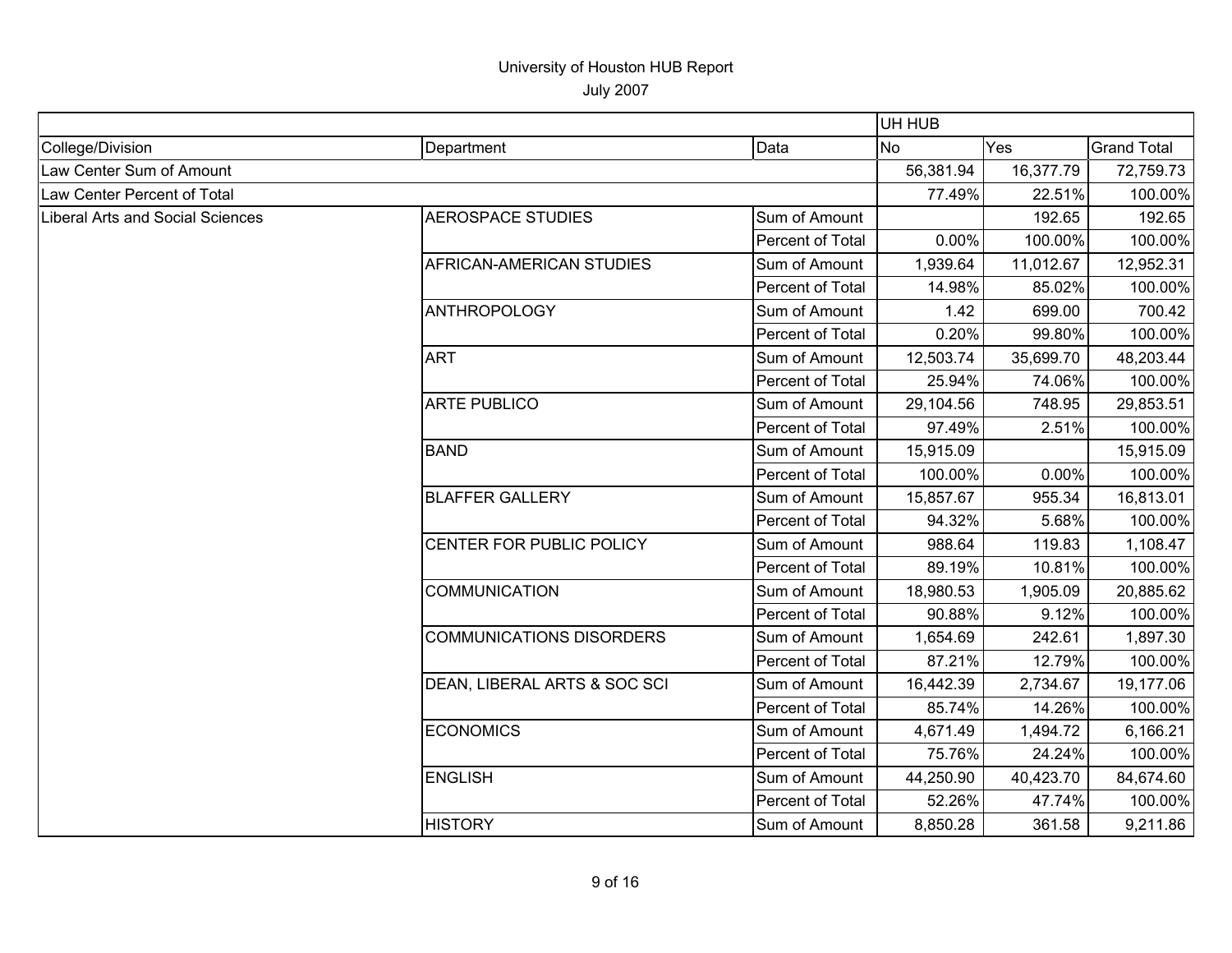|                                                   |                                 |                  | UH HUB     |            |                    |
|---------------------------------------------------|---------------------------------|------------------|------------|------------|--------------------|
| College/Division                                  | Department                      | Data             | <b>No</b>  | Yes        | <b>Grand Total</b> |
| Liberal Arts and Social Sciences                  | <b>HISTORY</b>                  | Percent of Total | 96.07%     | 3.93%      | 100.00%            |
|                                                   | <b>MEXICAN-AMERICAN STUDIES</b> | Sum of Amount    | 2,380.52   | 1,888.16   | 4,268.68           |
|                                                   |                                 | Percent of Total | 55.77%     | 44.23%     | 100.00%            |
|                                                   | <b>MILITARY SCIENCE</b>         | Sum of Amount    | 140.76     |            | 140.76             |
|                                                   |                                 | Percent of Total | 100.00%    | 0.00%      | 100.00%            |
|                                                   | MODERN AND CLASSICAL LANGUAGES  | Sum of Amount    | 677.23     | 1,513.63   | 2,190.86           |
|                                                   |                                 | Percent of Total | 30.91%     | 69.09%     | 100.00%            |
|                                                   | <b>MUSIC</b>                    | Sum of Amount    | 8,988.36   | 4,045.72   | 13,034.08          |
|                                                   |                                 | Percent of Total | 68.96%     | 31.04%     | 100.00%            |
|                                                   | PHILOSOPHY                      | Sum of Amount    | 68.65      |            | 68.65              |
|                                                   |                                 | Percent of Total | 100.00%    | 0.00%      | 100.00%            |
|                                                   | POLITICAL SCIENCE               | Sum of Amount    | 12,327.38  | 2,159.16   | 14,486.54          |
|                                                   |                                 | Percent of Total | 85.10%     | 14.90%     | 100.00%            |
|                                                   | <b>PSYCHOLOGY</b>               | Sum of Amount    | 14,626.48  | 1,817.57   | 16,444.05          |
|                                                   |                                 | Percent of Total | 88.95%     | 11.05%     | 100.00%            |
|                                                   | <b>SOCIOLOGY</b>                | Sum of Amount    | 456.51     | 1,724.97   | 2,181.48           |
|                                                   |                                 | Percent of Total | 20.93%     | 79.07%     | 100.00%            |
|                                                   | <b>THEATRE</b>                  | Sum of Amount    | 19,857.80  | 4,144.14   | 24,001.94          |
|                                                   |                                 | Percent of Total | 82.73%     | 17.27%     | 100.00%            |
|                                                   | <b>WOMEN'S STUDIES PROGRAM</b>  | Sum of Amount    | 892.46     |            | 892.46             |
|                                                   |                                 | Percent of Total | 100.00%    | 0.00%      | 100.00%            |
|                                                   | <b>WRITING CENTER</b>           | Sum of Amount    | 3,237.00   | 1,500.09   | 4,737.09           |
|                                                   |                                 | Percent of Total | 68.33%     | 31.67%     | 100.00%            |
| Liberal Arts and Social Sciences Sum of Amount    |                                 | 234,814.19       | 115,383.95 | 350,198.14 |                    |
| Liberal Arts and Social Sciences Percent of Total |                                 | 67.05%           | 32.95%     | 100.00%    |                    |
| Library                                           | UNIVERSITY LIBRARIES            | Sum of Amount    | 246,553.46 | 45,056.59  | 291,610.05         |
|                                                   |                                 | Percent of Total | 84.55%     | 15.45%     | 100.00%            |
| Library Sum of Amount                             |                                 |                  | 246,553.46 | 45,056.59  | 291,610.05         |
| Library Percent of Total                          |                                 | 84.55%           | 15.45%     | 100.00%    |                    |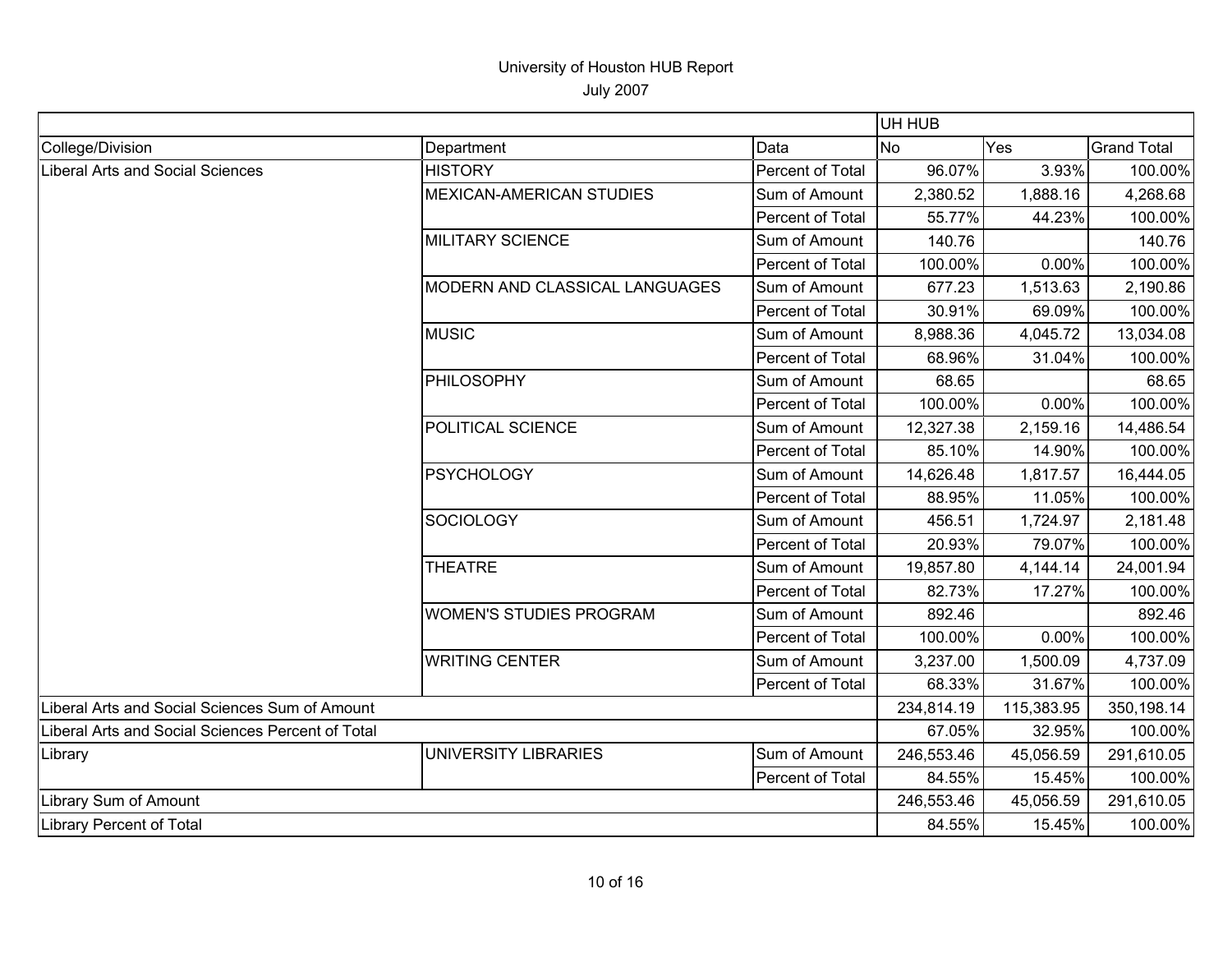|                                                  |                                           |                  | UH HUB     |           |                    |
|--------------------------------------------------|-------------------------------------------|------------------|------------|-----------|--------------------|
| College/Division                                 | Department                                | Data             | <b>No</b>  | Yes       | <b>Grand Total</b> |
| <b>Natural Science and Mathematics</b>           | <b>BIOLOGY &amp; BIOCHEMISTRY</b>         | Sum of Amount    | 74,100.00  | 11,418.95 | 85,518.95          |
|                                                  |                                           | Percent of Total | 86.65%     | 13.35%    | 100.00%            |
|                                                  | <b>CAGE INSTITUTE</b>                     | Sum of Amount    | 20,069.63  | 73.99     | 20,143.62          |
|                                                  |                                           | Percent of Total | 99.63%     | 0.37%     | 100.00%            |
|                                                  | <b>CHEMISTRY</b>                          | Sum of Amount    | 56,803.31  | 20,038.58 | 76,841.89          |
|                                                  |                                           | Percent of Total | 73.92%     | 26.08%    | 100.00%            |
|                                                  | <b>COMPUTER SCIENCE</b>                   | Sum of Amount    | 14,103.50  | 9,294.65  | 23,398.15          |
|                                                  |                                           | Percent of Total | 60.28%     | 39.72%    | 100.00%            |
|                                                  | DEAN, NATURAL SCIENCE & MATHE             | Sum of Amount    | 10,050.82  | 5,041.70  | 15,092.52          |
|                                                  |                                           | Percent of Total | 66.59%     | 33.41%    | 100.00%            |
|                                                  | <b>GEOLOGY</b>                            | Sum of Amount    | 26,223.43  | 828.93    | 27,052.36          |
|                                                  |                                           | Percent of Total | 96.94%     | 3.06%     | 100.00%            |
|                                                  | <b>IMAQS</b>                              | Sum of Amount    | 18,154.98  |           | 18,154.98          |
|                                                  |                                           | Percent of Total | 100.00%    | 0.00%     | 100.00%            |
|                                                  | <b>MATHEMATICS</b>                        | Sum of Amount    | 61,244.65  | 43,680.23 | 104,924.88         |
|                                                  |                                           | Percent of Total | 58.37%     | 41.63%    | 100.00%            |
|                                                  | <b>PHYSICS</b>                            | Sum of Amount    | 26,754.35  | 5,325.85  | 32,080.20          |
|                                                  |                                           | Percent of Total | 83.40%     | 16.60%    | 100.00%            |
| Natural Science and Mathematics Sum of Amount    |                                           |                  | 307,504.67 | 95,702.88 | 403,207.55         |
| Natural Science and Mathematics Percent of Total |                                           |                  | 76.26%     | 23.74%    | 100.00%            |
| Optometry                                        | DEAN, OPTOMETRY                           | Sum of Amount    | 15,895.19  | 11,997.67 | 27,892.86          |
|                                                  |                                           | Percent of Total | 56.99%     | 43.01%    | 100.00%            |
|                                                  | OPT VISION SCIENCES                       | Sum of Amount    | 33,567.89  | 352.67    | 33,920.56          |
|                                                  |                                           | Percent of Total | 98.96%     | 1.04%     | 100.00%            |
|                                                  | OPTOMETRY CLINIC                          | Sum of Amount    | 10,244.94  | 603.35    | 10,848.29          |
|                                                  |                                           | Percent of Total | 94.44%     | 5.56%     | 100.00%            |
| Optometry Sum of Amount                          |                                           |                  | 59,708.02  | 12,953.69 | 72,661.71          |
| Optometry Percent of Total                       |                                           |                  | 82.17%     | 17.83%    | 100.00%            |
| Pharmacy                                         | <b>CLINICAL PHARMACY &amp; ADMINISTRA</b> | Sum of Amount    | 2,003.33   | 531.97    | 2,535.30           |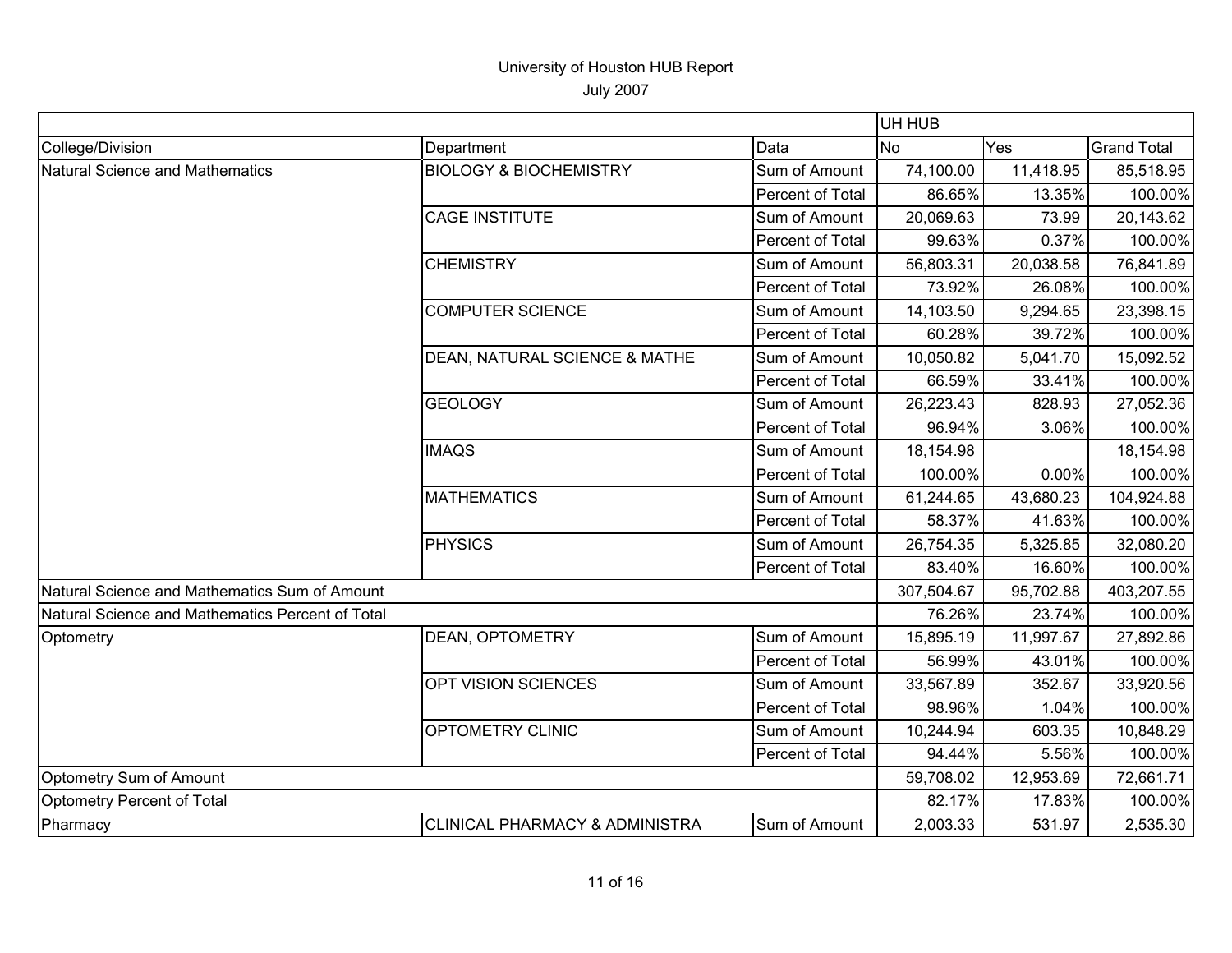|                           |                                    |                  | UH HUB     |           |                    |
|---------------------------|------------------------------------|------------------|------------|-----------|--------------------|
| College/Division          | Department                         | Data             | No.        | Yes       | <b>Grand Total</b> |
| Pharmacy                  | CLINICAL PHARMACY & ADMINISTRA     | Percent of Total | 79.02%     | 20.98%    | 100.00%            |
|                           | DEAN, PHARMACY                     | Sum of Amount    | 22,421.17  | 8,368.01  | 30,789.18          |
|                           |                                    | Percent of Total | 72.82%     | 27.18%    | 100.00%            |
|                           | INSTITUTE FOR DRUG EDUCATION       | Sum of Amount    | 5,857.10   |           | 5,857.10           |
|                           |                                    | Percent of Total | 100.00%    | 0.00%     | 100.00%            |
|                           | PHARMACOLOGICAL & PHARMACEUTIC     | Sum of Amount    | 89,338.17  | 1,259.85  | 90,598.02          |
|                           |                                    | Percent of Total | 98.61%     | 1.39%     | 100.00%            |
| Pharmacy Sum of Amount    |                                    |                  | 119,619.77 | 10,159.83 | 129,779.60         |
| Pharmacy Percent of Total |                                    |                  | 92.17%     | 7.83%     | 100.00%            |
| Research                  | <b>ANIMAL CARE OPERATIONS</b>      | Sum of Amount    | 11,265.67  | 1,791.30  | 13,056.97          |
|                           |                                    | Percent of Total | 86.28%     | 13.72%    | 100.00%            |
|                           | CENTER FOR ADVANCED MATERIALS      | Sum of Amount    | 42,304.90  | 466.07    | 42,770.97          |
|                           |                                    | Percent of Total | 98.91%     | 1.09%     | 100.00%            |
|                           | <b>CMC</b>                         | Sum of Amount    | 5,399.22   | 1,222.95  | 6,622.17           |
|                           |                                    | Percent of Total | 81.53%     | 18.47%    | 100.00%            |
|                           | ENVIRONMENTAL INSTIT-HOUSTON       | Sum of Amount    | 4,523.08   |           | 4,523.08           |
|                           |                                    | Percent of Total | 100.00%    | 0.00%     | 100.00%            |
|                           | <b>GRANTS AND CONTRACTS</b>        | Sum of Amount    | 776.18     | 245.70    | 1,021.88           |
|                           |                                    | Percent of Total | 75.96%     | 24.04%    | 100.00%            |
|                           | HOUSTON COASTAL CENTER             | Sum of Amount    | 218.63     |           | 218.63             |
|                           |                                    | Percent of Total | 100.00%    | 0.00%     | 100.00%            |
|                           | <b>INSTITUTE FOR SPACE SYSTEMS</b> | Sum of Amount    | 164.99     |           | 164.99             |
|                           |                                    | Percent of Total | 100.00%    | 0.00%     | 100.00%            |
|                           | OFFICE OF TECHNOLOGY MANAGEMEN     | Sum of Amount    | 1,387.66   |           | 1,387.66           |
|                           |                                    | Percent of Total | 100.00%    | 0.00%     | 100.00%            |
|                           | <b>RESEARCH</b>                    | Sum of Amount    | 1,013.22   | 63,089.96 | 64,103.18          |
|                           |                                    | Percent of Total | 1.58%      | 98.42%    | 100.00%            |
|                           | <b>RESEARCH FINANCIAL SERVICES</b> | Sum of Amount    | 73.63      | 292.74    | 366.37             |
|                           |                                    | Percent of Total | 20.10%     | 79.90%    | 100.00%            |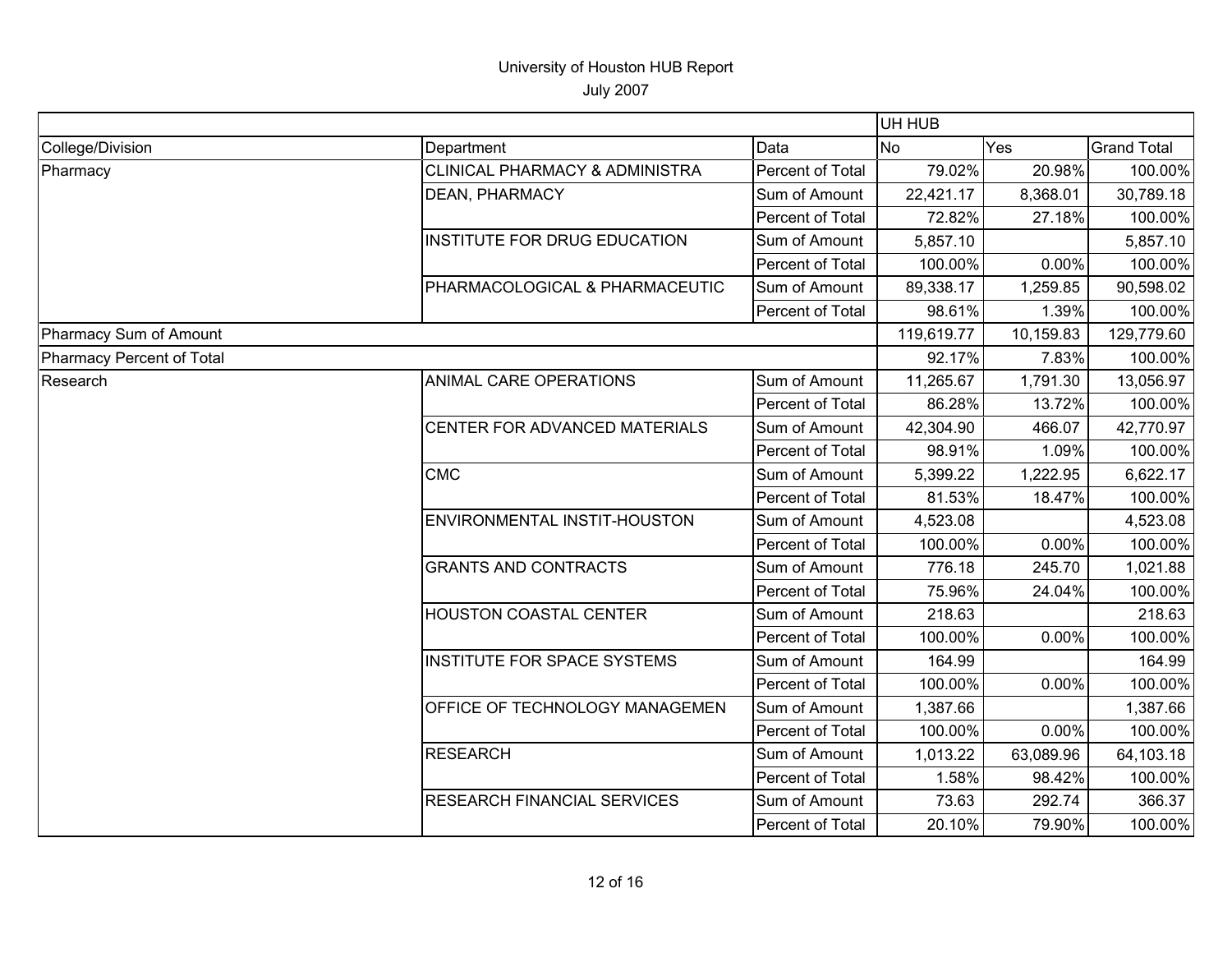|                                  |                                          |                  | UH HUB     |            |                    |
|----------------------------------|------------------------------------------|------------------|------------|------------|--------------------|
| College/Division                 | Department                               | Data             | <b>No</b>  | Yes        | <b>Grand Total</b> |
| Research                         | <b>RESEARCH INFORMATION CENTER</b>       | Sum of Amount    | 5,419.23   |            | 5,419.23           |
|                                  |                                          | Percent of Total | 100.00%    | 0.00%      | 100.00%            |
|                                  | RESEARCH POLICIES/COMP/COMMITT           | Sum of Amount    | 48.73      |            | 48.73              |
|                                  |                                          | Percent of Total | 100.00%    | 0.00%      | 100.00%            |
|                                  | <b>SPACE VACUUM EPITAXY CENTER</b>       | Sum of Amount    | 1,160.04   |            | 1,160.04           |
|                                  |                                          | Percent of Total | 100.00%    | 0.00%      | 100.00%            |
|                                  | <b>SUPER CONDUCT &amp; ADV MATERIALS</b> | Sum of Amount    | 1,042.10   |            | 1,042.10           |
|                                  |                                          | Percent of Total | 100.00%    | 0.00%      | 100.00%            |
|                                  | <b>TCSUH</b>                             | Sum of Amount    | 164,027.28 | 2,831.00   | 166,858.28         |
|                                  |                                          | Percent of Total | 98.30%     | 1.70%      | 100.00%            |
|                                  | <b>TIMES</b>                             | Sum of Amount    | 14,716.39  | 11,914.28  | 26,630.67          |
|                                  |                                          | Percent of Total | 55.26%     | 44.74%     | 100.00%            |
|                                  | TX LEARNING/COMPUTATIONAL CTR            | Sum of Amount    | 111,084.91 | 5,700.49   | 116,785.40         |
|                                  |                                          | Percent of Total | 95.12%     | 4.88%      | 100.00%            |
| <b>Research Sum of Amount</b>    |                                          | 364,625.86       | 87,554.49  | 452,180.35 |                    |
| <b>Research Percent of Total</b> |                                          |                  | 80.64%     | 19.36%     | 100.00%            |
| <b>Student Affairs</b>           | <b>CAMPUS ACTIVITIES</b>                 | Sum of Amount    | 46,785.53  | 1,048.73   | 47,834.26          |
|                                  |                                          | Percent of Total | 97.81%     | 2.19%      | 100.00%            |
|                                  | <b>CAMPUS RECREATION</b>                 | Sum of Amount    | 32,333.81  | 2,963.92   | 35,297.73          |
|                                  |                                          | Percent of Total | 91.60%     | 8.40%      | 100.00%            |
|                                  | CENTER FOR STUDENTS W/DISABILI           | Sum of Amount    | 23,661.24  | 311.64     | 23,972.88          |
|                                  |                                          | Percent of Total | 98.70%     | 1.30%      | 100.00%            |
|                                  | CHILD CARE CENTER                        | Sum of Amount    | 5,585.72   | 732.03     | 6,317.75           |
|                                  |                                          | Percent of Total | 88.41%     | 11.59%     | 100.00%            |
|                                  | COUNSELING AND PSYCH SVCS                | Sum of Amount    | 1,201.45   | 470.75     | 1,672.20           |
|                                  |                                          | Percent of Total | 71.85%     | 28.15%     | 100.00%            |
|                                  | <b>DEAN OF STUDENTS</b>                  | Sum of Amount    | 11,096.18  | 69.95      | 11,166.13          |
|                                  |                                          | Percent of Total | 99.37%     | 0.63%      | 100.00%            |
|                                  | INT'L STUDENT & SCHOLAR SERVIC           | Sum of Amount    | 1,797.64   |            | 1,797.64           |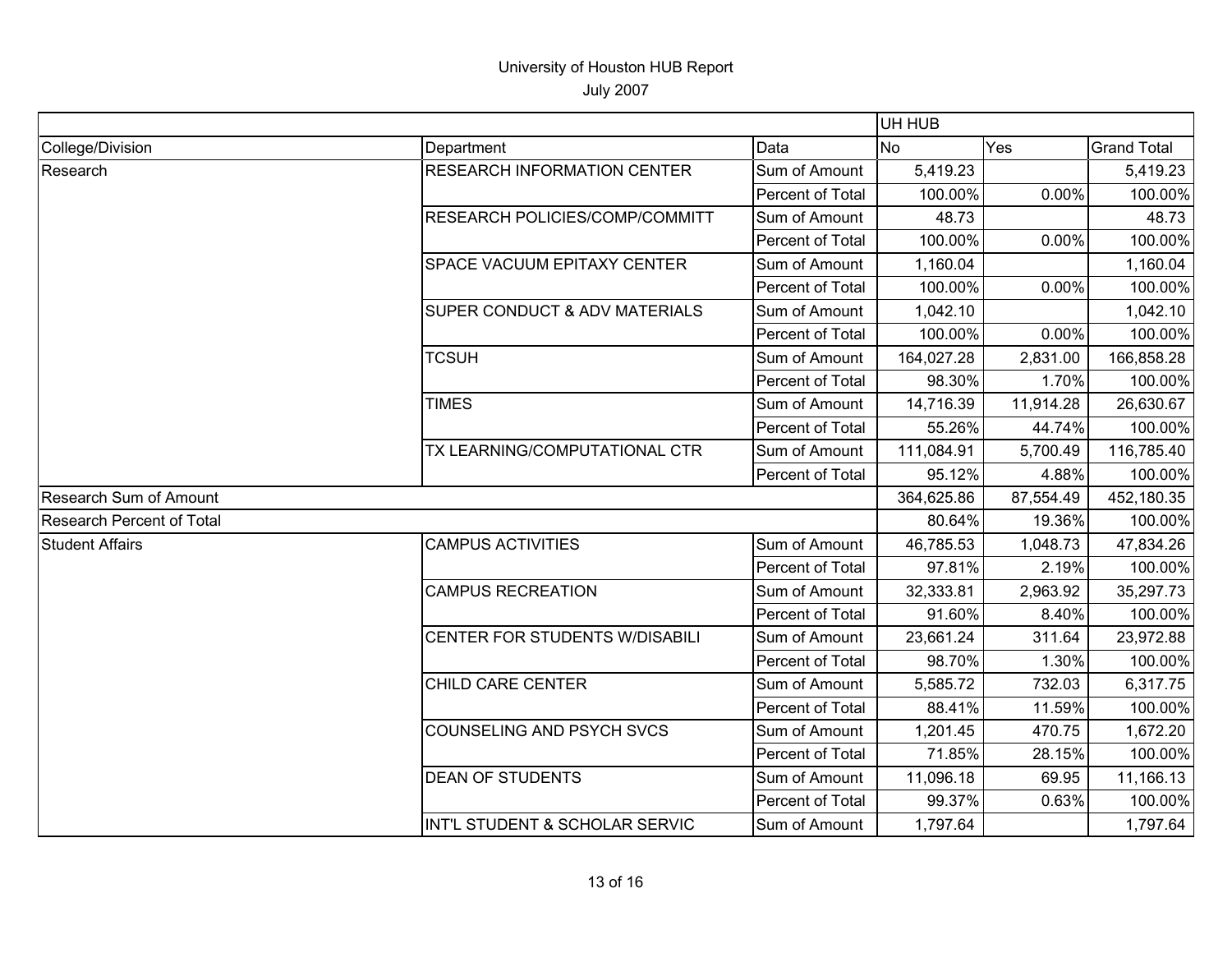|                                         |                                       |                  | UH HUB     |            |                    |
|-----------------------------------------|---------------------------------------|------------------|------------|------------|--------------------|
| College/Division                        | Department                            | Data             | No.        | Yes        | <b>Grand Total</b> |
| <b>Student Affairs</b>                  | INT'L STUDENT & SCHOLAR SERVIC        | Percent of Total | 100.00%    | 0.00%      | 100.00%            |
|                                         | LEARNING AND ASSESSMENT SVCS          | Sum of Amount    | 330.00     |            | 330.00             |
|                                         |                                       | Percent of Total | 100.00%    | 0.00%      | 100.00%            |
|                                         | LEARNING SUPPORT SERVICES             | Sum of Amount    | 1,710.29   | 54.25      | 1,764.54           |
|                                         |                                       | Percent of Total | 96.93%     | 3.07%      | 100.00%            |
|                                         | <b>RELIGION CENTER</b>                | Sum of Amount    | 203.95     |            | 203.95             |
|                                         |                                       | Percent of Total | 100.00%    | 0.00%      | 100.00%            |
|                                         | <b>RESIDENTIAL LIFE &amp; HOUSING</b> | Sum of Amount    | 215,064.02 | 29,888.73  | 244,952.75         |
|                                         |                                       | Percent of Total | 87.80%     | 12.20%     | 100.00%            |
|                                         | <b>STUDENT AFFAIRS</b>                | Sum of Amount    | 5,792.37   | 800.38     | 6,592.75           |
|                                         |                                       | Percent of Total | 87.86%     | 12.14%     | 100.00%            |
|                                         | <b>STUDENT HEALTH CENTER</b>          | Sum of Amount    | 35,252.17  | 4,742.49   | 39,994.66          |
|                                         |                                       | Percent of Total | 88.14%     | 11.86%     | 100.00%            |
|                                         | <b>STUDENT PUBLICATIONS</b>           | Sum of Amount    | 5,084.90   | 18,924.47  | 24,009.37          |
|                                         |                                       | Percent of Total | 21.18%     | 78.82%     | 100.00%            |
|                                         | UNIVERSITY CAREER SERVICES            | Sum of Amount    | 3,526.29   |            | 3,526.29           |
|                                         |                                       | Percent of Total | 100.00%    | 0.00%      | 100.00%            |
|                                         | <b>UNIVERSITY CENTER</b>              | Sum of Amount    | 41,048.14  | 4,470.01   | 45,518.15          |
|                                         |                                       | Percent of Total | 90.18%     | 9.82%      | 100.00%            |
|                                         | UNIVERSITY TESTING SERVICES           | Sum of Amount    | 12,051.84  | 409.84     | 12,461.68          |
|                                         |                                       | Percent of Total | 96.71%     | 3.29%      | 100.00%            |
|                                         | <b>VETERAN SERVICES</b>               | Sum of Amount    | 827.64     |            | 827.64             |
|                                         |                                       | Percent of Total | 100.00%    | 0.00%      | 100.00%            |
| <b>Student Affairs Sum of Amount</b>    |                                       | 443,353.18       | 64,887.19  | 508,240.37 |                    |
| <b>Student Affairs Percent of Total</b> |                                       | 87.23%           | 12.77%     | 100.00%    |                    |
| Technology                              | CENTER FOR FUTURE OF HEALTH           | Sum of Amount    |            | 413.52     | 413.52             |
|                                         |                                       | Percent of Total | 0.00%      | 100.00%    | 100.00%            |
|                                         | CENTER FOR LIFE SCIENCES TECH         | Sum of Amount    | 33,785.39  |            | 33,785.39          |
|                                         |                                       | Percent of Total | 100.00%    | 0.00%      | 100.00%            |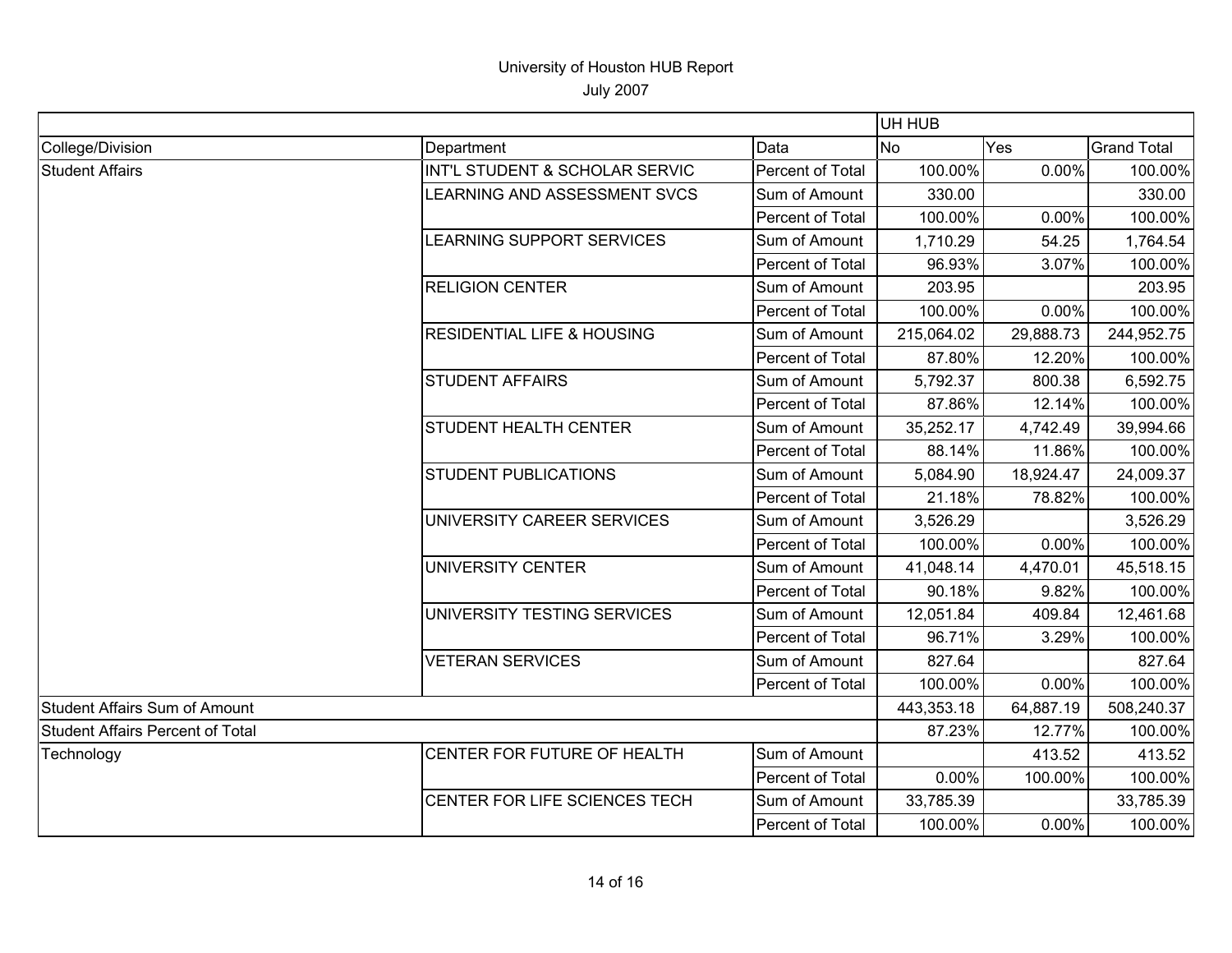|                                    |                                         |                         | UH HUB         |            |                    |
|------------------------------------|-----------------------------------------|-------------------------|----------------|------------|--------------------|
| College/Division                   | Department                              | Data                    | N <sub>o</sub> | Yes        | <b>Grand Total</b> |
| Technology                         | DEAN, TECHNOLOGY                        | Sum of Amount           | 22,566.46      | 2,696.05   | 25,262.51          |
|                                    |                                         | Percent of Total        | 89.33%         | 10.67%     | 100.00%            |
|                                    | ENGINEERING TECHNOLOGY                  | Sum of Amount           | 8,733.78       | 1,405.45   | 10,139.23          |
|                                    |                                         | Percent of Total        | 86.14%         | 13.86%     | 100.00%            |
|                                    | HUMAN DEVELOP AND CONSUMER SCI          | Sum of Amount           | 3,975.28       | 57,040.72  | 61,016.00          |
|                                    |                                         | <b>Percent of Total</b> | 6.52%          | 93.48%     | 100.00%            |
|                                    | <b>INFORMATION &amp; LOGISTICS TECH</b> | Sum of Amount           | 5,028.14       | 264.69     | 5,292.83           |
|                                    |                                         | Percent of Total        | 95.00%         | 5.00%      | 100.00%            |
|                                    | <b>TMAC</b>                             | Sum of Amount           | 9,126.75       | 2,512.18   | 11,638.93          |
|                                    |                                         | Percent of Total        | 78.42%         | 21.58%     | 100.00%            |
| <b>Technology Sum of Amount</b>    |                                         | 83,215.80               | 64,332.61      | 147,548.41 |                    |
| <b>Technology Percent of Total</b> |                                         | 56.40%                  | 43.60%         | 100.00%    |                    |
| <b>University Advancement</b>      | ADVANCEMENT INFORMATION SVCS            | Sum of Amount           | 268.19         | 1,448.10   | 1,716.29           |
|                                    |                                         | Percent of Total        | 15.63%         | 84.37%     | 100.00%            |
|                                    | <b>ANNUAL GIVING</b>                    | Sum of Amount           |                | 9.00       | 9.00               |
|                                    |                                         | Percent of Total        | 0.00%          | 100.00%    | 100.00%            |
|                                    | <b>CREATIVE SERVICES</b>                | Sum of Amount           | 74,052.68      | 560.48     | 74,613.16          |
|                                    |                                         | Percent of Total        | 99.25%         | 0.75%      | 100.00%            |
|                                    | <b>DEVELOPMENT</b>                      | Sum of Amount           | 4,423.19       | 2,554.74   | 6,977.93           |
|                                    |                                         | Percent of Total        | 63.39%         | 36.61%     | 100.00%            |
|                                    | DEVELOPMENT RESEARCH                    | Sum of Amount           | 2,808.35       | (37.08)    | 2,771.27           |
|                                    |                                         | Percent of Total        | 101.34%        | $-1.34%$   | 100.00%            |
|                                    | <b>DONOR &amp; ALUMNI RECORDS</b>       | Sum of Amount           | 3,416.17       |            | 3,416.17           |
|                                    |                                         | Percent of Total        | 100.00%        | 0.00%      | 100.00%            |
|                                    | <b>EXTERNAL COMMUNICATIONS</b>          | Sum of Amount           | 6,677.59       | 51.86      | 6,729.45           |
|                                    |                                         | Percent of Total        | 99.23%         | 0.77%      | 100.00%            |
|                                    | INTERNAL COMMUNICATIONS                 | Sum of Amount           | 634.98         |            | 634.98             |
|                                    |                                         | <b>Percent of Total</b> | 100.00%        | 0.00%      | 100.00%            |
|                                    | <b>MARKETING</b>                        | Sum of Amount           | 17,283.62      |            | 17,283.62          |